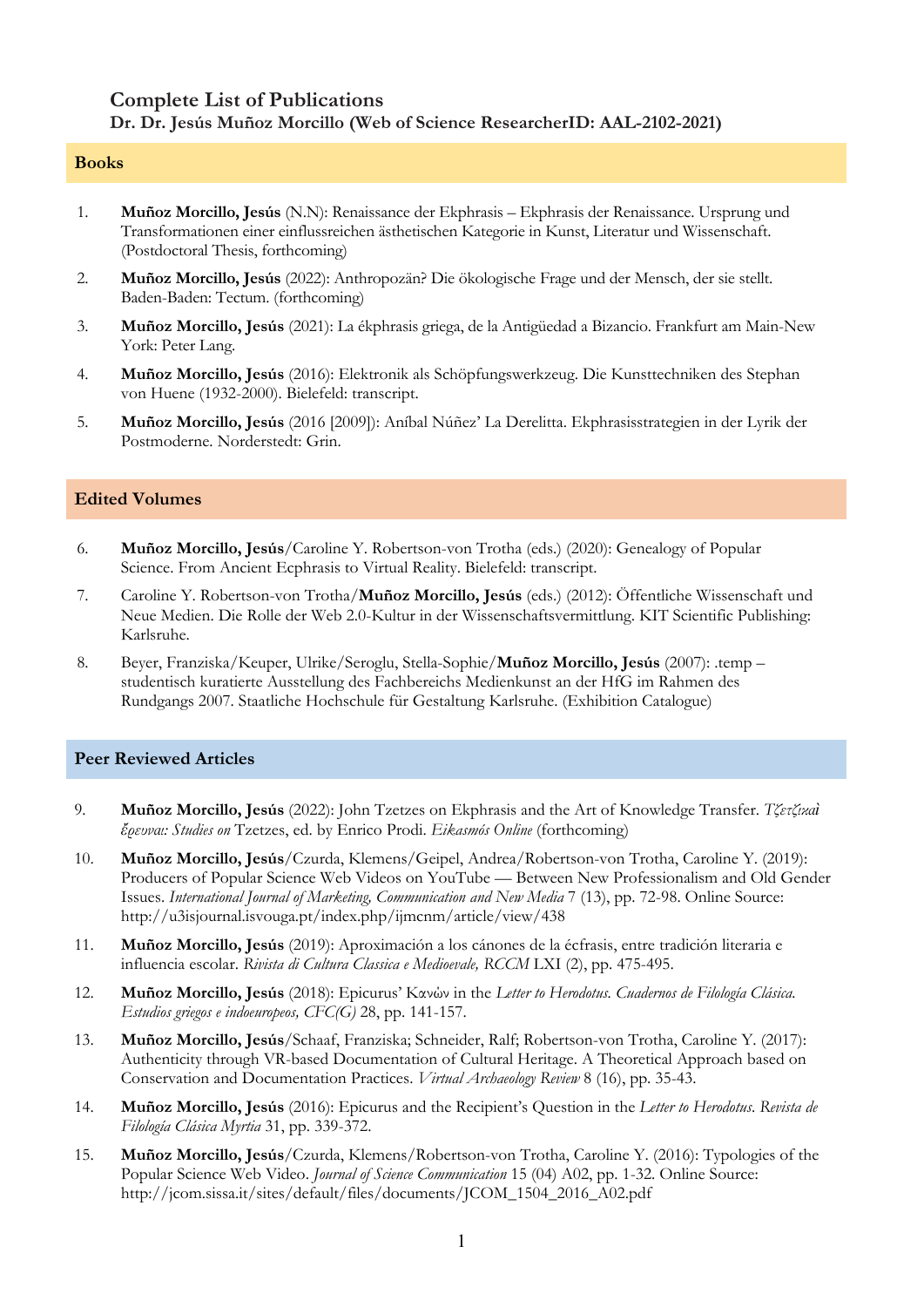## **Chapters in Books**

- 16. **Muñoz Morcillo, Jesús** (N.N.): De la náutica industria. Dispositivos ecfrásticos en las Soledades de Góngora (vv. 366 – 502). In: Stephanie Béreiziat-Lang & Robert Folger (eds.): Ciencias de la vida y literatura en la temprana modernidad. Winter: Heidelberg, pp. N.N. (Conference Proceedings November 22-26, 2018, forthcoming)
- 17. **Muñoz Morcillo, Jesús** (2021): Ekphrasis nach dem Paradies. Vom gestörten *locus amoenus* zum gefallenen Baum. In: Kisten Voigt (ed.), Inventing Nature. Pflanzen in der Kunst. Staatliche Kunsthalle Karlsruhe. Snoeck Verlag, pp. 230-235.
- 18. **Muñoz Morcillo, Jesús** (2020): The Origins of Popular Science as a Rhetorical and Protreptical Practice. In: Jesús Muñoz Morcillo/Caroline Y. Robertson-von Trotha (eds.), Genealogy of Popular Science. From Ancient Ecphrasis to Virtual Reality. Bielefeld: transcript, pp. 23-64.
- 19. **Muñoz Morcillo, Jesús** (2020): On Honey, VR Goggles, and Real Medicine. In: Jesús Muñoz Morcillo/Caroline Y. Robertson-von Trotha (eds.), Genealogy of Popular Science. From Ancient Ecphrasis to Virtual Reality. Bielefeld: transcript, pp. 547-552.
- 20. **Muñoz Morcillo, Jesús** (2020): Ursprünge und Protreptik des Science Slams. In: Philipp Niemann, Laura Bittner, Christiane Hauser, Philip Schrögel (eds.), Science-Slam. Multidisziplinäre Perspektiven auf eine populäre Form der Wissenschaftskommunikation, Wiesbaden: Springer VS, pp 201-224.
- 21. Robertson-von Trotha, Caroline Y./**Muñoz Morcillo, Jesús** (2018): Öffentliche Wissenschaft und das Internet. In: Andreas Böhn/Andreas Metzner-Szigeth (eds.): Wissenschaftskommunikation, Utopien und Technikzukünfte. Karlsruher Studien Technik und Kultur, Vol. 9, pp. 53-73.
- 22. Robertson-von Trotha, Caroline Y./**Muñoz Morcillo, Jesús** (2017): »Öffentliche Wissenschaft. Von 'Scientific Literacy' zu 'Participatory Culture'«, in: Selke, Stefan & Treibel, Anette (eds.): Öffentliche Gesellschaftswissenschaften, Springer Verlag, pp.43-60.
- 23. **Muñoz Morcillo, Jesús**/Faion, Florian/Zea, Antonio/von Schmettow, Sophie (2017): Virtualización e iconología material. El Kaleidophonic Dog, de Stephan von Huene. Conservación de Arte Contemporáneo. 18ª Jornada. Museo Nacional Centro de Arte Reina Sofía. Departamento de Conservación-Restauración, pp. 13-25.
- 24. **Muñoz Morcillo, Jesús**/Faion, Florian/Zea, Antonio/Hanebeck, Uwe D./Robertson-von Trotha, Caroline Y. (2016): e-Installation – Synesthetic Documentation of Media Art via Telepresence Technologies. In: Maria Boştenaru Dan/Cerasella Crăciun (eds.): Space and Time Visualisation. Springer International Publishing, pp. 173-191.
- 25. **Muñoz Morcillo, Jesús**/Schaaf, Franziska/Schneider, Ralf/Robertson-von Trotha, Caroline Y. (2016): Authenticities and Virtual Reality. The Case Studies Jupiter Column and Kaleidophonic Dog. Proceedings of the 8th International Congress on Archaeology, Computer Graphics, Cultural Heritage and Innovation ARQUEOLÓGICA 2.0, Valencia (Spain), 2016, pp. 484-487.
- 26. **Muñoz Morcillo, Jesús**/Czurda, Klemens/Robertson-von Trotha, Caroline Y. (2016): Eine Typologie der Wissenschaftskommunikation auf YouTube & Co. In: Thilo Körkel/Kerstin Hoppenhaus (eds.): Web Video Wissenschaft. Ohne Bewegtbild läuft nichts mehr im Netz: Wie Wissenschaftsvideos das Publikum erobern. Spektrum der Wissenschaft, pp.117-128.
- 27. **Muñoz Morcillo, Jesús** (2013): Aníbal Núñez: écfrasis como ejercicio de traducción e interpretación. In: Rosamna Pardellas Velay (ed.): Aparente guante que sea cepo. Nuevas aproximaciones a las poética anibalianas. Peter Lang: Frankfurt am Main, pp. 93-105.
- 28. **Muñoz Morcillo, Jesús** (2012): Die Auswirkungen der Web 2.0-Kultur auf die museale Praxis der Wissenschaftskommunikation. In: Caroline Y. Robertson-von Trotha/Jesús Muñoz Morcillo (eds.): Öffentliche Wissenschaft und Neue Medien. Die Rolle der Web 2.0-Kultur in der Wissenschaftsvermittlung. Karlsruhe: KIT Scientific Publishing, pp. 69-80.
- 29. **Muñoz Morcillo, Jesús**/Großmann, Heike (2012): Evaluation partizipativer Bewegtbildkommunikation. Für eine hybride Methodologie. In: Caroline Y. Robertson-von Trotha/Jesús Muñoz Morcillo (eds.): Öffentliche Wissenschaft und Neue Medien. Die Rolle der Web 2.0-Kultur in der Wissenschaftsvermittlung.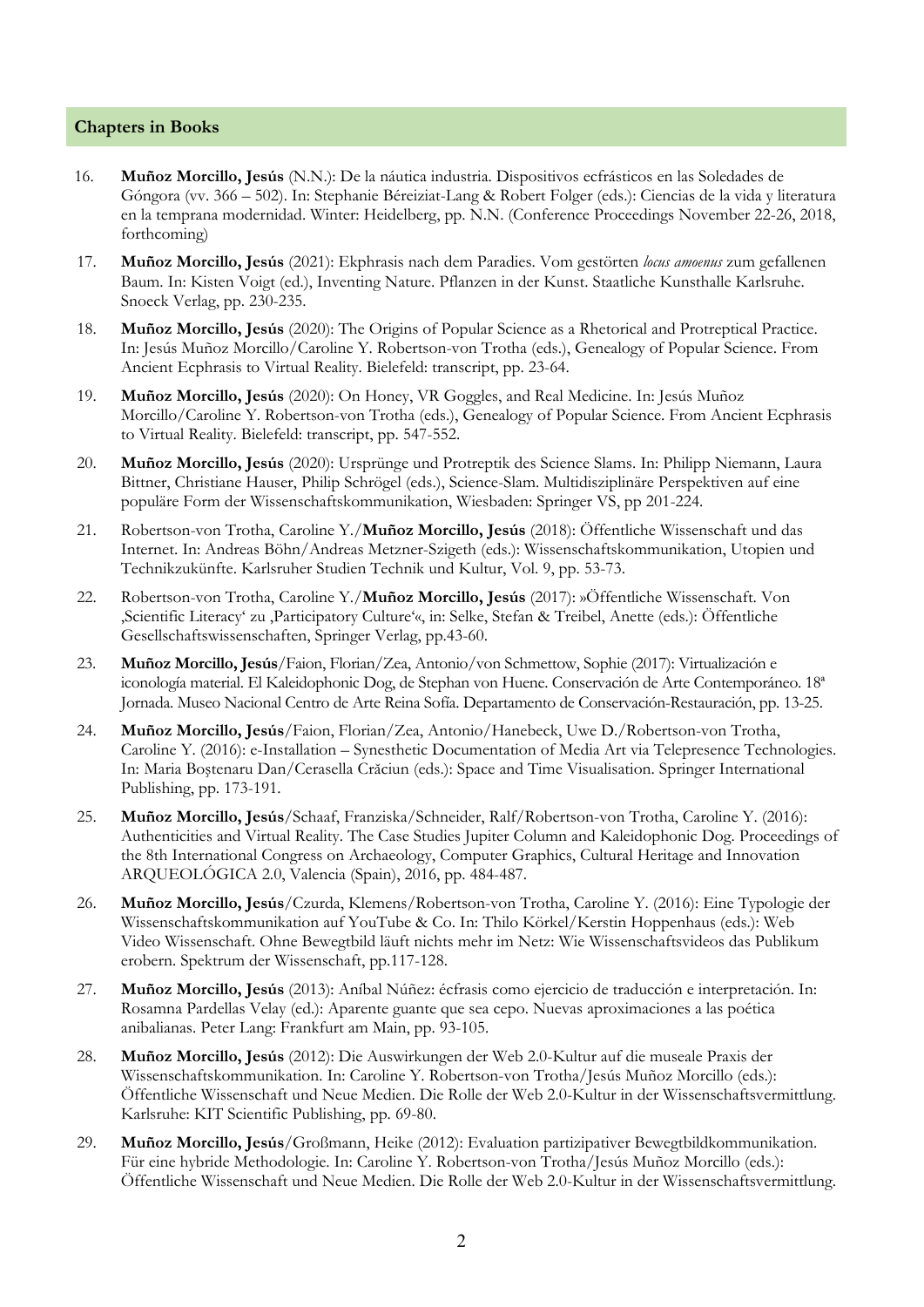Karlsruhe: KIT Scientific Publishing, pp. 215-229.

- 30. **Muñoz Morcillo, Jesús** (2011): Überlieferung von Medienkunst und digitale Nachlassverwaltung. In: Caroline Y. Robertson-von Trotha/Robert Hauser (eds.): Neues Erbe. Aspekte, Perspektiven und Konsequenzen der digitalen Überlieferung. Karlsruhe: KIT Publishing, pp. 123-140.
- 31. **Muñoz Morcillo, Jesús** (2009): El poeta didáctico en la poesía de Aníbal Núñez. In: *Espéculo* 41, März-Juni. Online Source: https://webs.ucm.es/info/especulo/numero41/poemdida.html
- 32. **Muñoz Morcillo, Jesús** (2008): Mordechai der Verstoßene und der asymbolische Kontext. Ein Abriss über die Rezeptionsgeschichte von *La Derelitta*. *Convivia Literaria* 3, pp. 9-16.
- 33. **Muñoz Morcillo, Jesús** (2006): Malevich y el film. *Cuadernos del Matemático* 36, pp. 95-97.
- 34. **Muñoz Morcillo, Jesús** (2000): Tradición Clásica en Aníbal Núñez. In: The Survival of the Greco-Roman Antiquity in the European Culture of the Second Half of the Twentieth Century (Literature, Art, Political Thought). Thessaloniki: Aristoteles University, pp. 334-366.
- 35. **Muñoz Morcillo, Jesús** (1998): La poesía de Aníbal Núñez. *Cuadernos del Matemático* 21-22, 1998, pp. 269-271.

#### **Miscelanea: Book Reviews/Contributions to Lexika/Criticism/Translations/Reports**

- 36. **Muñoz Morcillo, Jesús** (2022): How the Aesthetics of Disaster Engulfs Climate Discourse. *NatureVolve* 10, pp. 56-60. Online Source: https://www.naturevolve.com/post/how-the-aesthetics-of-disaster-engulfsclimate-discourse
- 37. **Muñoz Morcillo, Jesús** (2022): Ekphrasis as Source for Emblems in the Renaissance. In: Mónica Domínguez Torres i.a. (eds.): *Routledge Encyclopedia of Renaissance World (REWR).* (forthcoming)
- 38. **Muñoz Morcillo, Jesús** (2020): El pulso del arte. [on *Figura en un paisaje*, by Aníbal Núñez] *Nueva Vida* no. 3.175 (25. Abril – 1. May 2020), p. 47.
- 39. Allgaier, Joachim/Geipel, Andrea/**Muñoz Morcillo, Jesús** (2019): Climate Protection Policy in Germany: YouTubers and Scientists united against the Government? In: NatureVolve, November 14, 2019. Online Source: https://www.naturevolve.com/single-post/2019/11/12/Climate-Protection-Policy-in-Germany-YouTubers-and-Scientists-united-against-the-Government
- 40. **Muñoz Morcillo, Jesús** (2019): Milette Gaifman, Verity Platt, Michael Squire (ed.), The Embodied Object in Classical Antiquity. Art History. Oxford; Boston: Association for Art History, 2018. Pp. 196 [397-591]; 119 p. of plates. ISBN 01416790. Bryn Mawr Classical Review 2019.05.52. Online Source: https://bmcr.brynmawr.edu/2019/2019.05.52/ (Review)
- 41. **Muñoz Morcillo, Jesús** (2018): Michael Squire (ed.), Sight and the Ancient Senses. The Senses in Antiquity. London; New York: Routledge, 2016, 337 pp. ISBN: 978-18-4465-866-4. *Exemplaria Classica* 22, pp. 397-407. (Review)
- 42. **Muñoz Morcillo, Jesús**/Heil, Reinhard/Robertson-von Trotha, Caroline Y./Decker, Michael (2018): Ergebnisse einer Umfrage zur Wahrnehmung von Robotiktechnologien im Film *Eva* (2011), pp. 1-47. DOI: 10.5445/IR/1000088311
- 43. **Muñoz Morcillo, Jesús** (2018): Ars longa: Wissenschaftskommunikation in der Antike, Wissenschaftskommunikation.de. Online Source: https://www.wissenschaftskommunikation.de/ars-longawissenschaftskommunikation-in-der-antike-14633/
- 44. **Muñoz Morcillo, Jesús** (2018): [Translation from the Spanish into German] Daniel Innerarity, Wissen als Alptraum und Versprechen. In: Andreas Böhn/Andreas Metzner-Szigeth (eds.): Wissenschaftskommunikation, Utopien und Technikzukünfte. Karlsruher Studien Technik und Kultur, Vol. 9, pp. 209-228.
- 45. Greiner, Thorsten/**Muñoz Morcillo, Jesús**/Robertson-von Trotha, Caroline Y./Rümmele, Klaus (2012): Öffentlichkeit und Neue Medien: das Projekt InsideScience. In: Tokar, A.; Beurskens, M.; Keuneke, S.; Mahrt, M.; Peters, I.; Puschmann, C.; van Treeck, T.; & Weller, K. (eds.): Science and the Internet, Düsseldorf: Düsseldorf University Press, pp. 275-286.
- 46. Greiner, Thorsten/**Muñoz Morcillo, Jesús**/Robertson-von Trotha, Caroline Y./Rümmele, Klaus (2012): The Public and New Media: The Project InsideScience. In: Journées Hubert Curien, Nancy. Online Source: